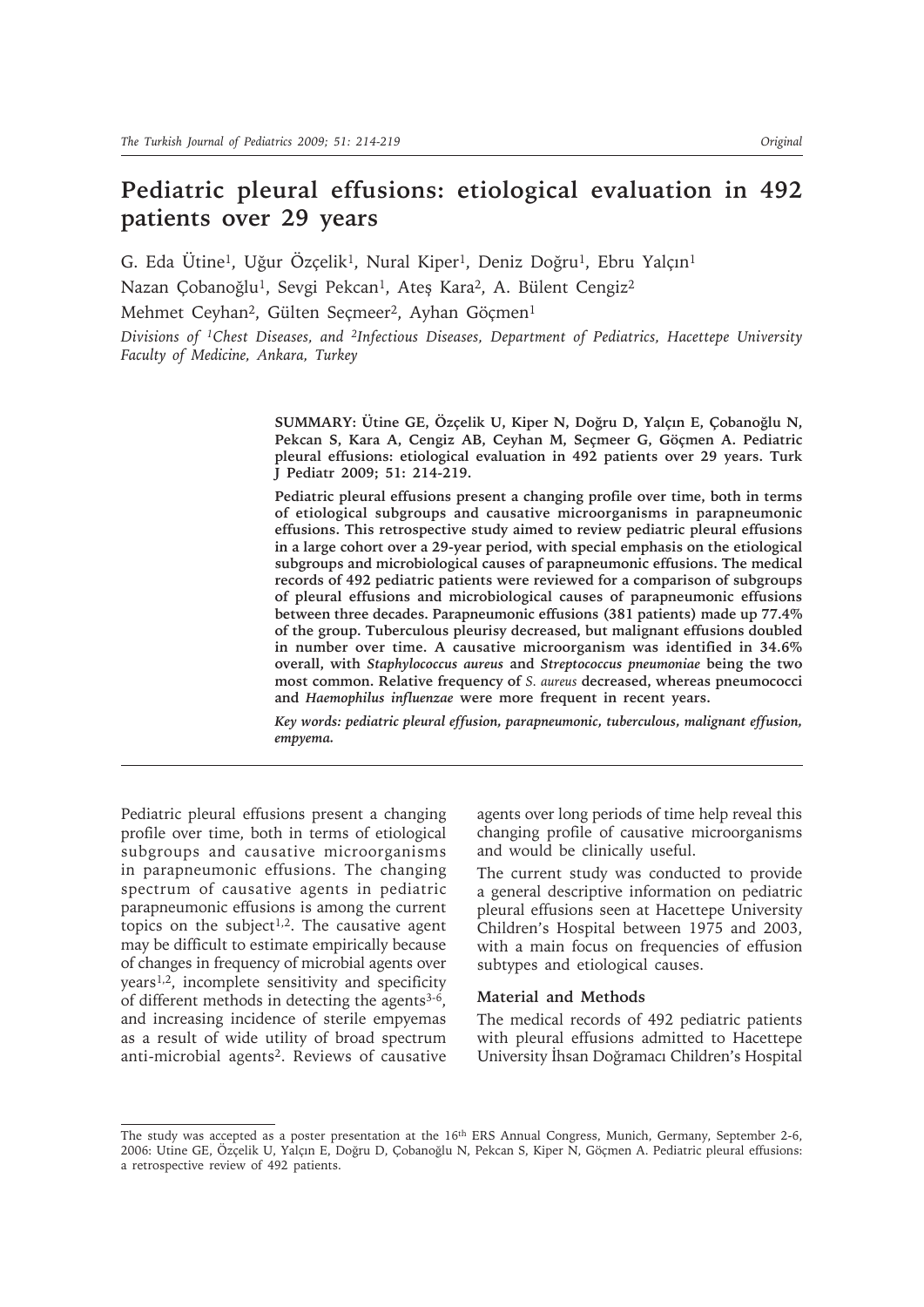between 1975 and 2003 were available for review. These included patients in whom pleural effusions were the reason for referral as well as those with a clinical finding after admission for other presenting symptoms. Patients who developed pleural effusions during their follow-up for underlying diseases were also included in the study, if pleural sampling for diagnostic purposes was performed. Patients with low amounts of pleural fluid collections for whom diagnostic or therapeutic sampling was not required were excluded from the study. The study population did not include newborns or patients in whom pleural effusion was due to trauma or surgery.

History regarding symptoms, prior vaccination and types of previous treatments, findings on physical examination, and results of laboratory tests were evaluated. Laboratory tests included Gram-stained smears, pleural fluid cultures in ordinary media and blood culture media, blood cultures, pleural fluid cultures for *Mycobacterium tuberculosis*, and pleural fluid acido-resistant bacilli (ARB). Polymerase chain reaction (PCR) for *M. tuberculosis, Streptococcus pneumoniae, Staphylococcus aureus* and *Haemophilus influenzae*  was available for the last two years of the study period.

Pleural fluids were classified based on etiological cause of pleural fluid collection. Effusion fluids collected during the course of pneumonia are parapneumonic effusions. According to recent guidelines7,8, empyemas include grossly purulent fluids, either free-flowing (simple empyema) or multiloculated (complex empyema). Complicated effusions include those with 1) a pH between 7.0 and 7.2 or an lactate dehydrogenase (LDH) level >1000, with glucose level above 40 mg/dl (borderline complicated), 2) a pH below 7.0 or glucose level lower than 40 mg/dl (simple complicated), 3) a pH below 7.0 or glucose level lower than 40 mg/dl, plus multiloculations in the pleural cavity (complex complicated). Uncomplicated parapneumonic effusions include those without these properties. Culture and/or Gram smear positivity may be present in simple complicated or complex complicated effusions, as well as in empyemas<sup>7,8</sup>. However, as measurements for pleural fluid pH, glucose and LDH were not uniformly available throughout the study period, fluids in which microorganisms were detected by either Gram-stained smears or cultures were

classified as empyemas as suggested in earlier publications5,9,10, for the purpose of simplicity in the present study. Others were classified as complicated parapneumonic effusions if the effusion fluid contained septae, had a pH below 7.2, glucose level lower than 40 mg/dl or an LDH level above 1000 U/L, and as uncomplicated parapneumonic effusions if these properties were absent.

Detection of malignant cells in the pleural fluid by cytological examination led to the diagnosis of malignant effusion<sup>11</sup>. Positive smears for ARB, PCR or culture detection of *M. tuberculosis* in the pleural fluid as well as an adenosine deaminase level greater than 40 U/L together with a pleural fluid cellular content of at least 50% lymphocytes were classified as tuberculous effusions<sup>12</sup>. Fluids not fulfilling these criteria were grouped as unclassified effusions.

Statistical analysis of data was performed using SPSS for Windows 12.0.

This study was approved by the Ethics Committee of Hacettepe University Faculty of Medicine.

# **Results**

## *Whole Group*

Of 492 pediatric patients admitted to Hacettepe University Children's Hospital over the period 1975 to 2003, 304 (61.8%) were females and 188 (38.2%) were males. Median age was 4.0 years (range: 0-18; 1 20-year-old patient with tuberculous effusion was included in the group); 168 (34.1%) were aged 0-2 years, 117 (23.8%) 3-5 years, 112 (22.8%) 6-10 years and 95 (19.3%) were older than 10 years. The time period was arbitrarily divided into three decades (Table I).

Availability of laboratory tests showed changes throughout the 29 years. LDH analyses and cultivation of pleural samples in blood culture media were available during the last decade. PCR analysis of *M. tuberculosis* was available during the last decade and PCR analysis of *S. pneumoniae, S. aureus* and *H. influenzae* was done in 2001-2003.

Etiological classification of effusions revealed that parapneumonic effusions predominated in the whole group (77.4%) and in each of the three time periods (Table I). Frequencies of parapneumonic effusion subgroups and other groups are shown in Table I.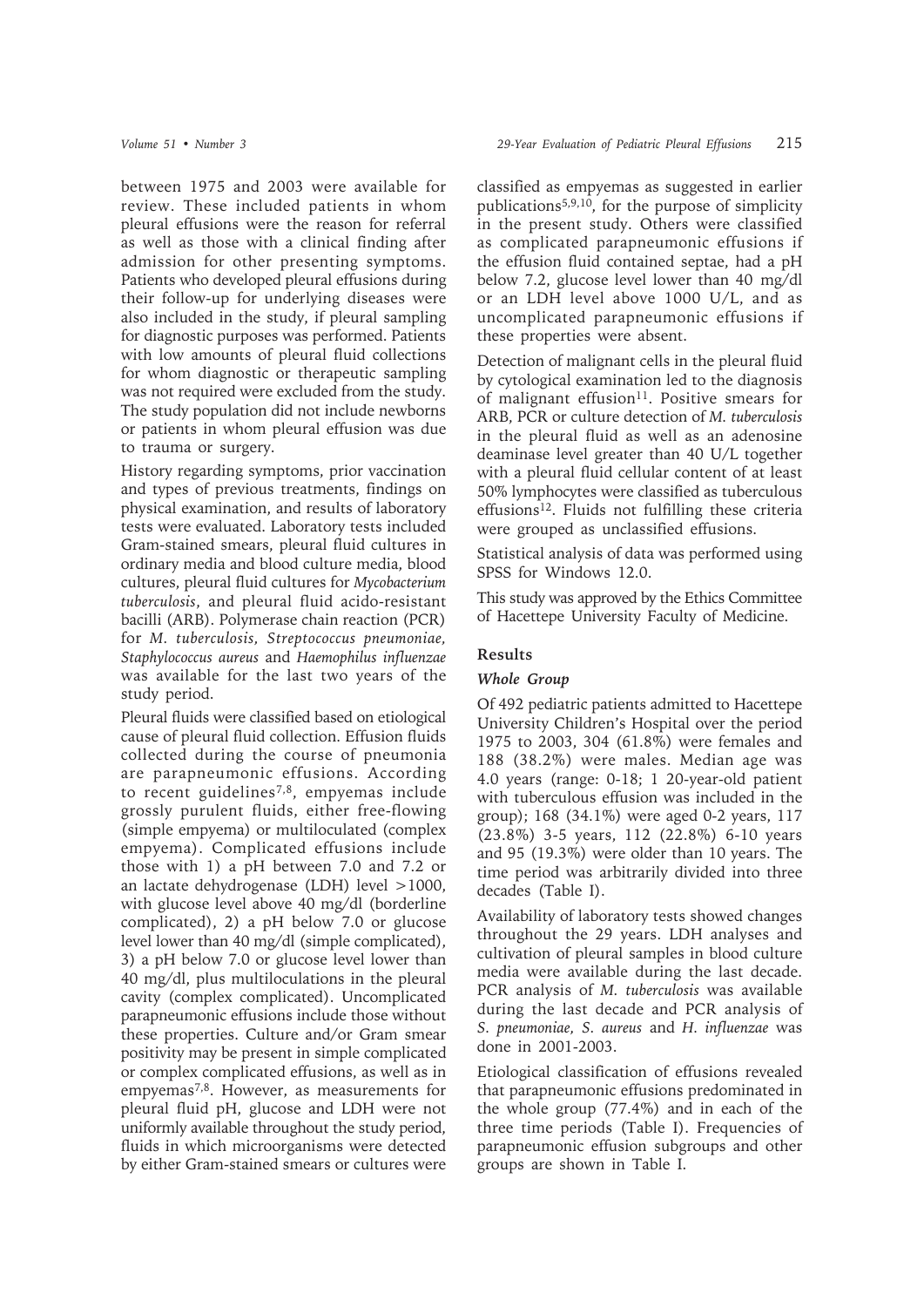|                                                 |           | Years      |            |            |
|-------------------------------------------------|-----------|------------|------------|------------|
| Subtypes of pleural effusions                   | 1975-1983 | 1984-1993  | 1994-2003  | Total      |
| Parapneumonic effusions                         | 128 (78)  | 135 (79.9) | 118 (74.2) | 381 (77.4) |
| Empyema                                         | 81 (49.4) | 91 (53.8)  | 63 (39.6)  | 235 (47.8) |
| Complicated parapneumonic effusions             | 4(2.4)    | 2(1.2)     | 32(20.1)   | 38 (7.7)   |
| Noncomplicated parapneumonic effusions          | 2(1.2)    | 14(8.3)    | 14 (8.8)   | 30(6.1)    |
| Unclassified parapneumonic effusions            | 41 (25)   | 28 (16.6)  | 9(5.7)     | 78 (15.9)  |
| Tuberculous effusions                           | 27 (16.5) | 22(13)     | 13 (8.2)   | 62 (12.6)  |
| Malignant effusions                             | 2(1.2)    | 5(2.9)     | 12(7.5)    | 19(3.9)    |
| Exudative effusions of unidentified etiology    | 5(3.1)    | 4(2.4)     | 9(5.7)     | 18 (3.7)   |
| Transudative effusions of unidentified etiology | 0(0)      | 1(0.6)     | 3(1.9)     | 4(0.8)     |
| Effusions due to congestive heart failure       | 2(1.2)    | 1(0.6)     | 4(2.5)     | 7(1.4)     |
| Chylothorax due to lymphangiomatosis            | 0(0)      | 1(0.6)     | 0(0)       | 1(0.2)     |
| Total                                           | 164 (100) | 169 (100)  | 159 (100)  | 492 (100)  |

**Table I.** Distribution of Pleural Effusion Subtypes Over Years [in counts (%)]\*

\* Percentages are given for columns.

Relative frequency of tuberculous effusions decreased over the years (Table I). Median age in this group was 11 years (range: 2- 20 years). Thirteen (21%) of patients with tuberculous effusions were not vaccinated against tuberculosis and for another 12 (19%), a history of vaccination was not recorded.

Malignant effusions constituted 1.2% (2 patients), 2.9% (5 patients) and 7.5% (12 patients) of all effusions, respectively, in the three time periods (Table I). Median age at diagnosis for malignant effusions was 11.0 years (range: 4 months-16 years). Pathologic diagnoses were as follows: non-Hodgkin lymphoma (7 patients), Burkitt lymphoma (2 patients), rhabdomyosarcoma (2 patients), neuroblastoma (2 patients), primitive neuroectodermal tumor (2 patients), chronic myelomonocytic leukemia (1 patient), yolk sac tumor (embryonal cell carcinoma) (1 patient), hemangioendothelio sarcoma (1 patient), and accelerated phase of Chédiak-Higashi syndrome (1 patient).

### *Parapneumonic Effusions Group*

The median age of patients with parapneumonic effusions was 3.0 years (range: 0-18 years), with 68% younger than age 6 and 40.2% younger than age 3. Median age at admission was 3.0 years, for both genders (152 males, 229 females). Admissions during the three decades were 128 (33.6%), 135 (35.4%) and 118 (31.0%), respectively. No prior vaccination history against *H. influenzae* type b or *S. pneumoniae* was present. Parapneumonic effusion subtypes were determined as empyemas in 235 (61.7%),

complicated in 38 (10%), uncomplicated in 30 (7.9%) and unclassified in 78 (20.5%) (Table I).

The majority (89.8%) had no underlying diseases. Fever (89.2%), cough (82.7%) and shortness of breath (39.4%) were the most frequent symptoms. Median preadmission time for symptoms overall was 10 days, and the difference between the three time periods (13.0, 7.5 and 9.0 days, respectively) was statistically significant (p<0.001). Prior to admission, 42 patients had undergone drainage and 258 had received antibacterial agents -- 51 orally, 145 parenterally and 62 via both routes. Data on previous antibiotic therapy was inadequate; thus, contribution of prior treatment to the yield of microbiological analyses and to clinical outcome could not be assessed. The most frequent findings in physical examination were decreased breath sounds (92.9%), retractions (46.7%) and rales (46.2%).

Microbiological analyses were not available for eight patients. Of the remaining 373 patients with parapneumonic effusions, microbiological analyses collectively enabled identification of a causative microorganism in 124 (34.6%) (Table II). A causative pathogen was detected in 30 (23%), 49 (36%) and 45 (38%) patients, respectively, over the three time periods. *S. aureus* was the causative agent in 57 patients (15%), pneumococci in 27 (7.1%) and *H. influenzae* (including nontypeable strains) in 4 (1%). Co-infection with pneumococci and *H. influenzae* was found in 2 patients (0.5%) and co-infection with *S. aureus* and *H. influenzae*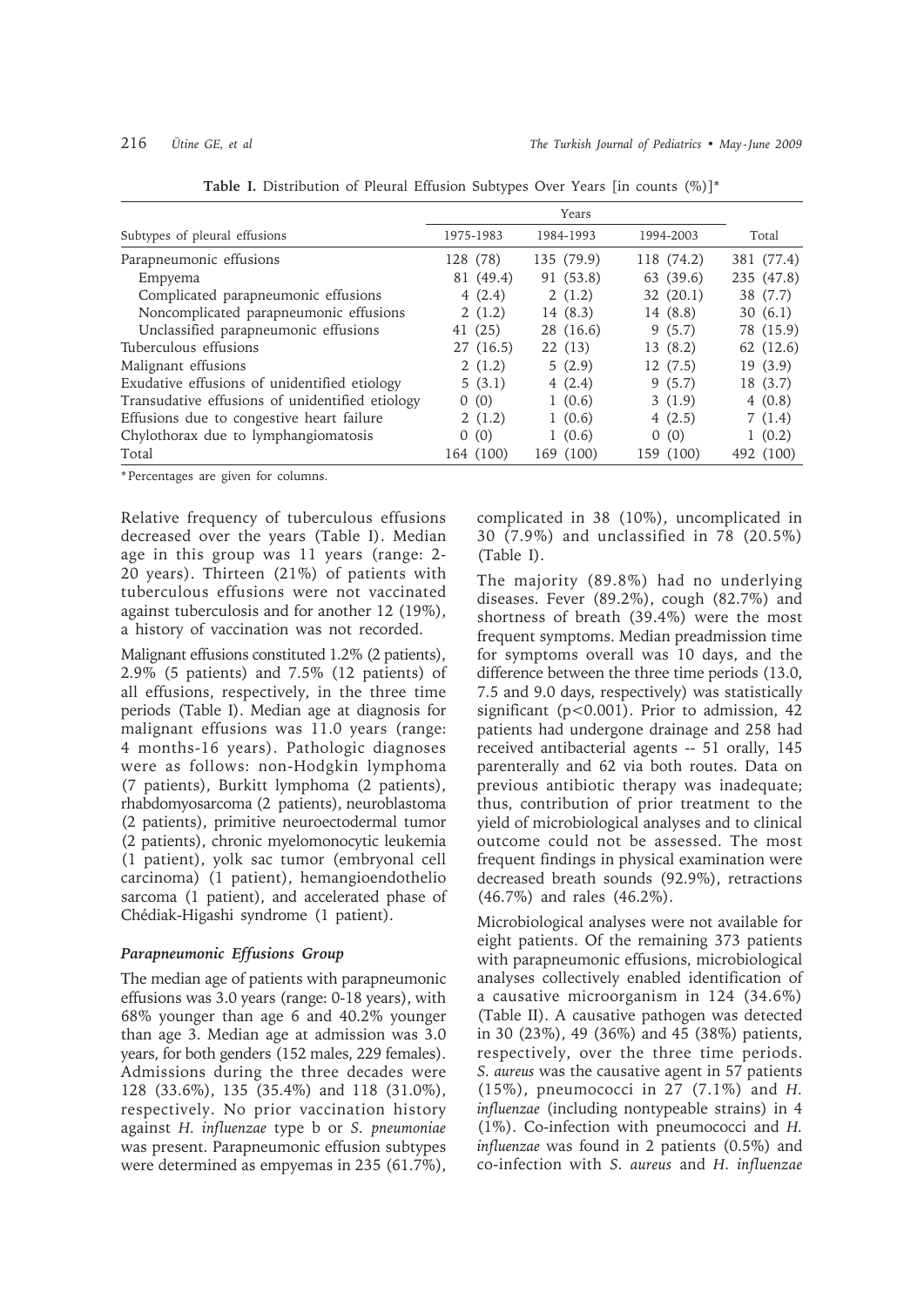|                                                             |                               | Years              |                                                      |                         |
|-------------------------------------------------------------|-------------------------------|--------------------|------------------------------------------------------|-------------------------|
| Causative microorganisms                                    | 1975-1983                     | 1984-1993          | 1994-2003                                            | Total                   |
| Staphylococcus aureus                                       | 19(63.4)                      | 31(63.3)           | 7(15.6)                                              | 57 (46)                 |
| Streptococcus pneumoniae                                    | (10)<br>$\tilde{\mathcal{E}}$ | (16.3)             | 16(35.6)                                             | 27(21.8)                |
| Other streptococci*                                         | (13.3)                        |                    | (6.7)                                                | $\circledS$             |
| Other staphylococci**                                       |                               |                    |                                                      | (6.5)                   |
| Haemophilus influenzae type b                               | $(3.3)$<br>$(5.6)$            | (11)<br>영군 © Q © © | 5 (11.1)<br>4 (8.9)<br>4 (4.4)<br>2 (4.4)<br>1 (2.2) | (3.2)                   |
| Streptococcus pyogenes                                      |                               |                    |                                                      |                         |
| type b<br>Streptococcus pneumoniae + Haemophilus influenzae |                               |                    |                                                      | $(2.4)$<br>$(1.6)$      |
| Haemophilus influenzae + Staphylococcus aureus              | $\odot$                       |                    |                                                      | (0.8)                   |
| Gram-negative bacteria***                                   |                               | (8.2)              | (11.1)                                               | (9.7)<br>$\overline{C}$ |
| Total                                                       | 30 (100)                      | (100)<br>49 '      | 45 (100)                                             | 124 (100                |

Table II. Causative Microorganisms in Parapneumonic Effusions [in counts (%)] and Distribution Over the Three Time Periods

\*\*\*\* Klebsiella, *Escherichia coli*, co-infection of *E. coli* and Klebsiella, coliform bacteria, pseudomonas, *Stenotrophomonas maltophilia*.<br>\* Percentages are given for columns. coli and Klebsiella, coliform bacteria, pseudomonas, Stenotrophomonas maltophilia \*\* *Staphylococcus epidermidis* and undetermined staphylococcal species tapny lococcal \*\*\* Klebsiella, Escherichia coli, co-infection of E. Percentages are given for columns.

*Volume 51 • Number 3 29-Year Evaluation of Pediatric Pleural Effusions* 217

in 1 (0.3%). Other common pathogens were α-hemolytic streptococci (7 patients), *Staphylococcus epidermidis* (5 patients) and *Streptococcus pyogenes* (3 patients). In the last decade, the frequency of *S. aureus* was lower and of *S. pneumoniae* was higher than before. Overall, staphylococci were responsible in 66 patients and streptococci in 42 patients.

Of 58 patients in whom *S. aureus* was identified as a causative agent, 33 were younger than 3 years of age and 44 were younger than 6 years of age (Table III). Of 29 patients in whom *S. pneumoniae* was identified as a causative agent, 10 were younger than 3 years of age and 20 were younger than 6 years of age. Other streptococci, staphylococci and Gram-negative bacteria were also more frequently encountered in younger children.

In one patient, *S. aureus* detected in blood culture was considered pathogenic, while no pathogen could be detected in pleural fluid culture. *S. pneumoniae* was isolated in pleural fluid culture in 19 patients, but in pleural fluid cultivated in blood culture medium in only two patients and in blood cultures in only one patient. In one patient, the organism was isolated from a second pleural fluid culture. In the remaining five patients, the organism was detected by PCR in pleural fluid. Penicillin non-susceptibility was present in only three isolates, one being intermediate.

## **Discussion**

Retrospective analysis of pediatric pleural effusions over a 29-year period demonstrated that parapneumonic effusions constituted the majority of effusions, with a decreasing relative frequency of tuberculous effusions and an increasing relative frequency of malignant effusions. Changes in the relative frequencies of causative microorganisms over the years imply a decrease in *S. aureus* pneumonia; however, *S. pneumoniae* and *S. aureus* continue to be major pathogenic organisms.

Parapneumonic effusions constituted the majority of pediatric pleural effusions, followed by congenital heart diseases and malignant effusions1-3,6,9,13. Parapneumonic effusions constituted 77.4% of the present group, which is higher than reports in the literature (50-  $60\%)$ <sup>1-3,6,9,13</sup>; however, this is most probably because patients with congestive heart failure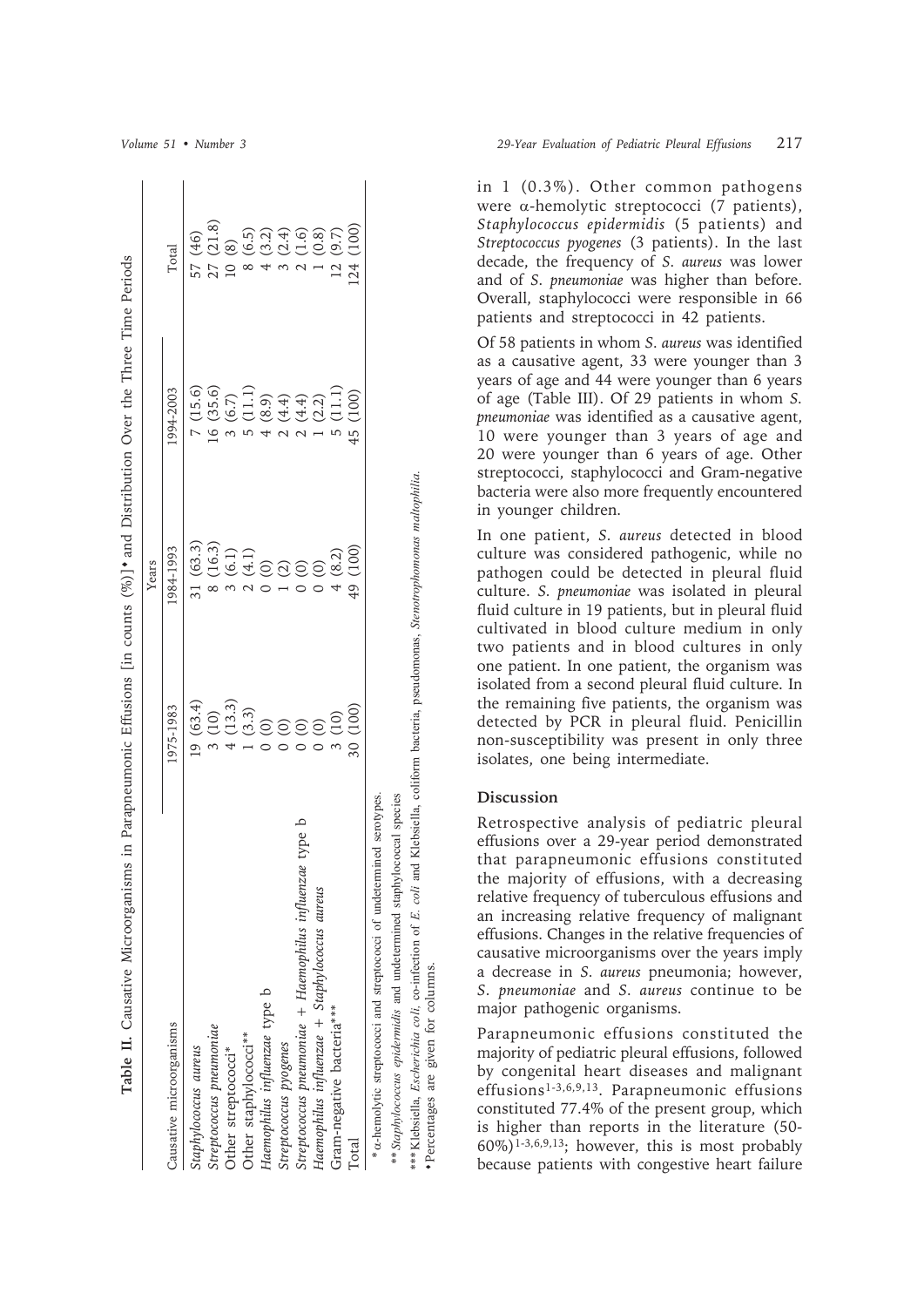|                                                                                                                                                                                                                                                                                              |                                                 | Age in years                   |                             |                                                                |                           |
|----------------------------------------------------------------------------------------------------------------------------------------------------------------------------------------------------------------------------------------------------------------------------------------------|-------------------------------------------------|--------------------------------|-----------------------------|----------------------------------------------------------------|---------------------------|
| Causative microorganisms                                                                                                                                                                                                                                                                     | $0-2$                                           | 3-5                            | $6 - 10$                    | $\geqslant$                                                    | Total                     |
| Staphylococcus aureus                                                                                                                                                                                                                                                                        | 33 (57.9)                                       | (17.5)                         | 5(8.8)                      | (15.8)                                                         | (100)                     |
| Streptococcus pneumoniae                                                                                                                                                                                                                                                                     | 10(37)                                          | (29.7)                         | 6(22.2)                     |                                                                |                           |
| Other streptococci*                                                                                                                                                                                                                                                                          |                                                 | (30)                           |                             |                                                                |                           |
| Other staphylococci**                                                                                                                                                                                                                                                                        |                                                 |                                |                             |                                                                |                           |
| Haemophilus influenzae type b                                                                                                                                                                                                                                                                |                                                 | $(25)$<br>$(50)$               |                             |                                                                |                           |
| Streptococcus pyogenes                                                                                                                                                                                                                                                                       | 3 (30)<br>5 (62.5)<br>1 (25)<br>1 (66.7)<br>(0) |                                | $(30)$<br>$(12.5)$<br>$(0)$ | $(1.1)$<br>$(1.0)$<br>$(1.0)$<br>$(0.0)$<br>$(0.0)$<br>$(0.0)$ | 6666666<br>Sassa<br>Sassa |
| type<br>Streptococcus pneumoniae + Haemophilus influenzae                                                                                                                                                                                                                                    |                                                 | $\overline{\mathcal{C}}$       | $\odot$                     |                                                                |                           |
| Haemophilus influenzae + Staphylococcus aureus                                                                                                                                                                                                                                               | $\widehat{\odot}$                               | $(33.3)$<br>$(100)$<br>$(100)$ | $\widehat{\odot}$           |                                                                |                           |
| Gram-negative bacteria***                                                                                                                                                                                                                                                                    | (50)                                            | (25)                           | (16.7)                      | (8.3)                                                          | 100                       |
| None                                                                                                                                                                                                                                                                                         | 90 (36.2)                                       | (27.7)<br>69                   | (25.7)<br>ժ<br>4            | (10.4)                                                         | (001)<br>249              |
| Total                                                                                                                                                                                                                                                                                        | 50(40.2)                                        | (27.1)                         | (21.7)                      | (11)                                                           | (001)<br>373              |
| **** Klebsiella, Escherichia coli, co-infection of E. coli and Klebsiella, coliform bacteria, pseudomonas, Stenotrophomonas maltophilia.<br>* a-hemolytic streptococci and streptococci of undetermined serotypes.<br>** Staphylococcus epidermidis and undetermined staphylococcal species. |                                                 |                                |                             |                                                                |                           |

· Percentages are given

are underrepresented in the group. The effusion subgroups changed slightly over the years, although parapneumonic effusions comprised the majority in all decades. Subgroups of parapneumonic effusions were determined more commonly in later years, as availability of laboratory tests, particularly the LDH test, increased. Frequency of tuberculous effusions has decreased gradually, in keeping with general improvement in health and decrease in tuberculosis incidence in Turkey over this

Parapneumonic pleural effusions are encountered more frequently in young children, particularly during the first two years of life<sup>15</sup> and accordingly, 34.1% of the current patients were aged 0-2 years and 57.9% were younger than 6 years.

time period<sup>14</sup>.

218 *Utine GE, et al The Turkish Journal of Pediatrics • May - June 2009*

Causative pathogens remain unidentified in 20-50% of patients with pleural empyemas<sup>5,6</sup>, although pathogen detection rates as variable as 8-76% have been reported<sup>3,4</sup>. The detection rate in the present study was 34.6% over the 29-year period, with the lowest rate in the first decade.

The most frequent organisms encountered in children are *S. aureus*, *S. pneumoniae*, *H. influenzae* and *S. pyogenes, Pseudomonas aeruginosa, Mycoplasma*  pneumoniae and anaerobes<sup>6,9,15,16</sup>. However, the relative frequencies of the major pathogens responsible for pleural infections have shown some changes over the years<sup>1,2,4,5,9,17</sup>. Recently, it has been reported that *H. influenzae* is almost never observed in children as a major pathogen2, that *S. pneumoniae* is being isolated more frequently as a more virulent and penicillinresistant microorganism in pleural effusions and that *S. aureus* is responsible for less than 10% of patients<sup>2,18</sup>. In more recent reports, *S. pneumoniae* appears to be responsible for the majority of pediatric effusions, particularly where more effective control against *S. aureus* has been achieved6,19. However, *S. aureus* continues to be the most common organism in children from South Asia19. A review in 2002 reported that *S. aureus* is still responsible for 29-35% of pediatric empyemas, particularly in children younger than 2 years, and *S. pneumoniae* is responsible for  $25\%$  of empyema cases<sup>1</sup>. *H. influenzae,* although less frequent than the other two, is still an important cause of parapneumonic effusions in children younger than  $5$  years<sup>1</sup>.